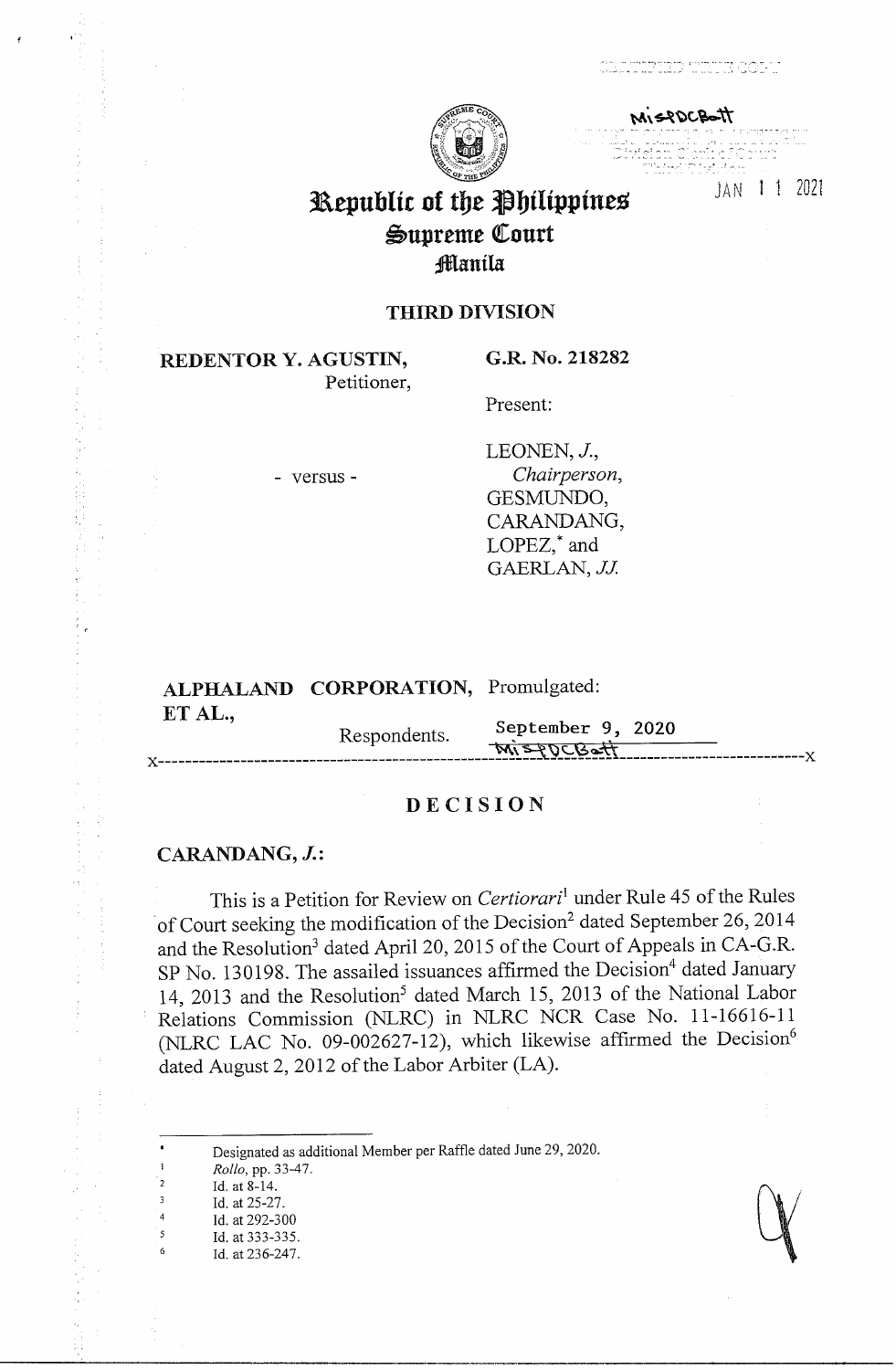$\sim -\sqrt{2}$ 

#### **Facts of the Case**

Via a letter<sup>7</sup> dated July 6, 2011, respondent Alphaland Corporation (Alphaland) offered to employ petitioner Redentor Y. Agustin (Agustin) as Executive Chef, with a gross monthly salary of P122,500.00. The offer came with a six-month probation period.<sup>8</sup>

Agustin signed the letter to signify his acceptance of the job offer. As the Executive Chef, Agustin took over the Balesin Island Club's Kitchen. He·. organized the kitchen, prepared the job descriptions and responsibilities of each kitchen staff, conceptualized the menu, kitchen design, and managed the equipment acquisition.<sup>9</sup>

On November 4, 2011, barely four months from commencement of his employment, Agustin received a Notice of Termination.<sup>10</sup> He was informed that regular employment status cannot be granted to him because he failed to meet the standards set forth by the company for his position. Also stated is the immediate effectivity of Agustin's termination.<sup>11</sup>

Agustin filed a complaint for illegal dismissal against Alphaland and prayed for reinstatement and payment of backwages. He alleged that the standards set forth by Alphaland in order to qualify as regular employee were not made known to him at the time of his engagement. The letter-offer,  $12$ which likewise serves as the employment contract between Alphaland and Agustin, merely states:

> As an employee of **ALPHALAND CORPORATION** you are expected to render the highest quality of professional service and to always pursue the interest of the company. Any behavior or action contrary will become the basis for appropriate disciplinary action on the part of the Company including suspension and termination. 13 (Emphasis in the original)

Agustin also claimed for  $13<sup>th</sup>$  month pay, damages, and attorney's fees.

In its Position Paper<sup>14</sup> submitted before the LA, Alphaland alleged that the executives of the company and the business associates assessed the variety of dishes offered by Agustin, its palatability, and the quality of his cooking. Unfortunately, Agustin's performance fell short of their expectations. The executives and business associates also voted that Agustin's performance was

7 8 9

10 11 Id. at 169.

*Rollo,* pp. 206-208.

Id. at 206.

Id. at 85-168. Agustin submitted as evidence before the LA the kitchen organization chart and job · descriptions for each kitchen staff.

<sup>12</sup>  Id. Id.at 227-229-

<sup>13</sup>  Id. at 227.

<sup>14</sup>  Id. at 177-188.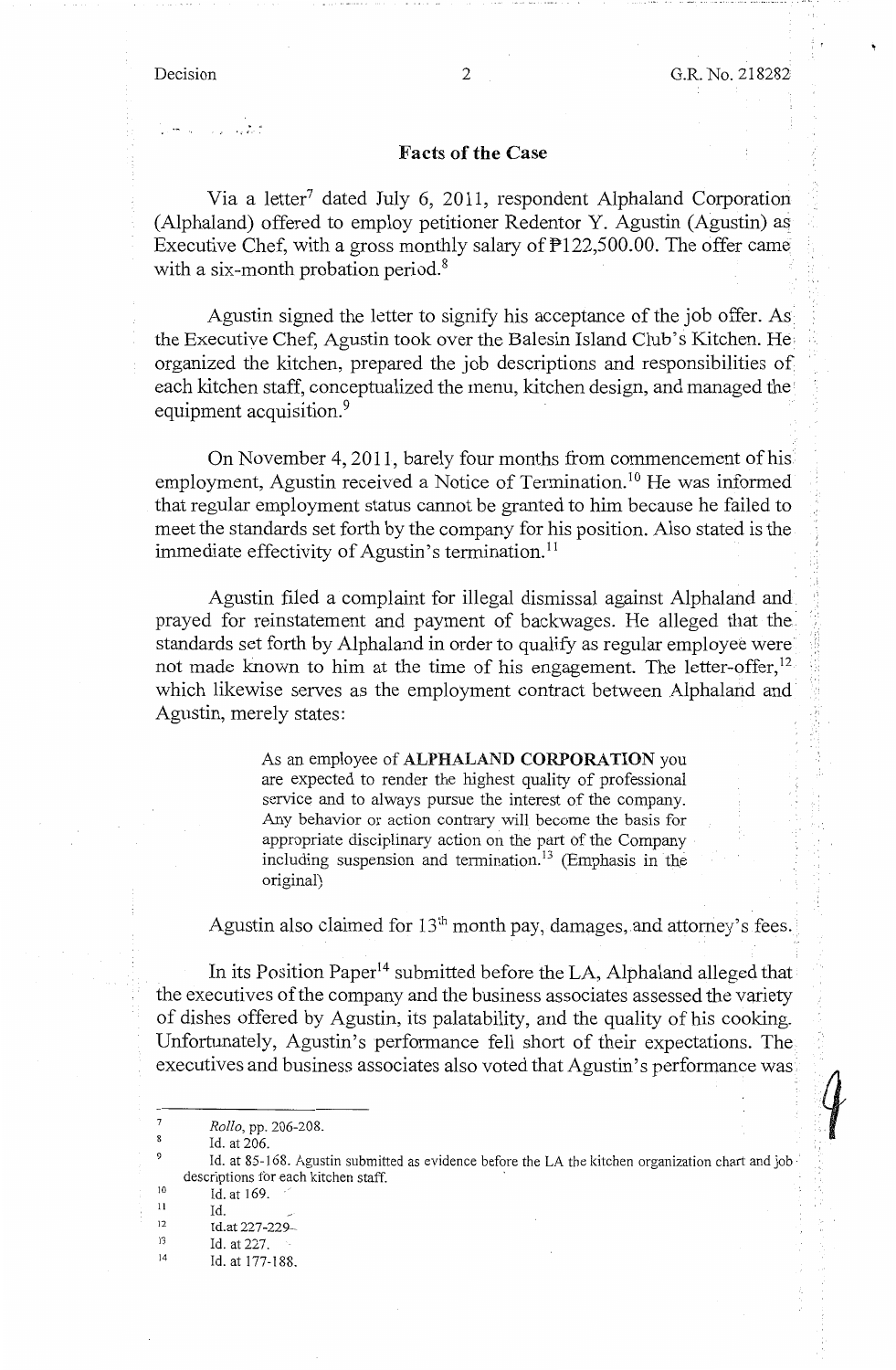(なねた)殺

浮掛け時間 おにあがえ

なんじょうちゃ

 $\frac{1}{t}$ 

not apt for a high-end luxury resort. Similarly, the diners were not satisfied with the food prepared by Agustin.<sup>15</sup> Alphaland claimed that Agustin failed to meet the following standards in order to qualify as regular employee: (I) that he was expected to render high quality of professional service; and (2) to always pursue the interest of the company.<sup>16</sup> Further, Alphaland argued that Agustin's employment was validly terminated within the probationary period and in accordance with procedural due process. According to Alphaland, the two-notice rule was not applicable to probationary employees and that procedural due process in the termination of a probationary employee merely requires a termination notice.<sup>17</sup>

### **Ruling of the Labor Arbiter**

The LA issued on August 2, 2012 a Decision finding Agustin to have been illegally dismissed. The LA found that the standard provided in the appointment letter was too general and did not specify with clarity what is expected or needed for an Executive Chef. The record is also bereft of anything to show that the executives and guests did not desire much of Agustin's cooking skills.<sup>18</sup> Hence, Agustin was entitled to his salary for November 5, 2011 up to January 6, 2012, the unexpired portion of his probation period. As regards the  $13<sup>th</sup>$  month pay, the LA awarded the same proportionately for the period of July 6, 2011 to January 6, 2012.<sup>19</sup> The claim for damages was denied for lack of factual basis.20 The dispositive portion of the decision reads:

> **WHEREFORE, premises considered,** judgment is hereby rendered finding complainant to have been illegally dismissed. Respondent Alphaland Corporation is ordered to pay complainant the following:

> 1. unexpired portion of his probationary employment in the amount of TWO HUNDRED FORTY FIVE THOUSAND PESOS (P 245,000.00);

> 2. proportionate  $13<sup>th</sup>$  month pay in the amount of SIXTY ONE THOUSAND TWO HUNDRED FIFTY PESOS (PS 1,250.00);

> 3. attorney's fees in the amount of THIRTY THOUSAND SIX HUNDRED TWENTY FIVE PESOS (30,625.00).

#### SO ORDERED.<sup>21</sup>

Alphaland appealed to the NLRC.

To support its claim that Agustin's performance had been subject of an assessment, Alphaland presented for the first time the affidavits of Mario A.

 $^{15}$  Id. at 182.  $^{16}$  Id. <sup>17</sup> Id. at 182-183.<br><sup>18</sup> Id. at 245. <sup>19</sup> Id. at 246.<br>
<sup>20</sup> Id. at 247.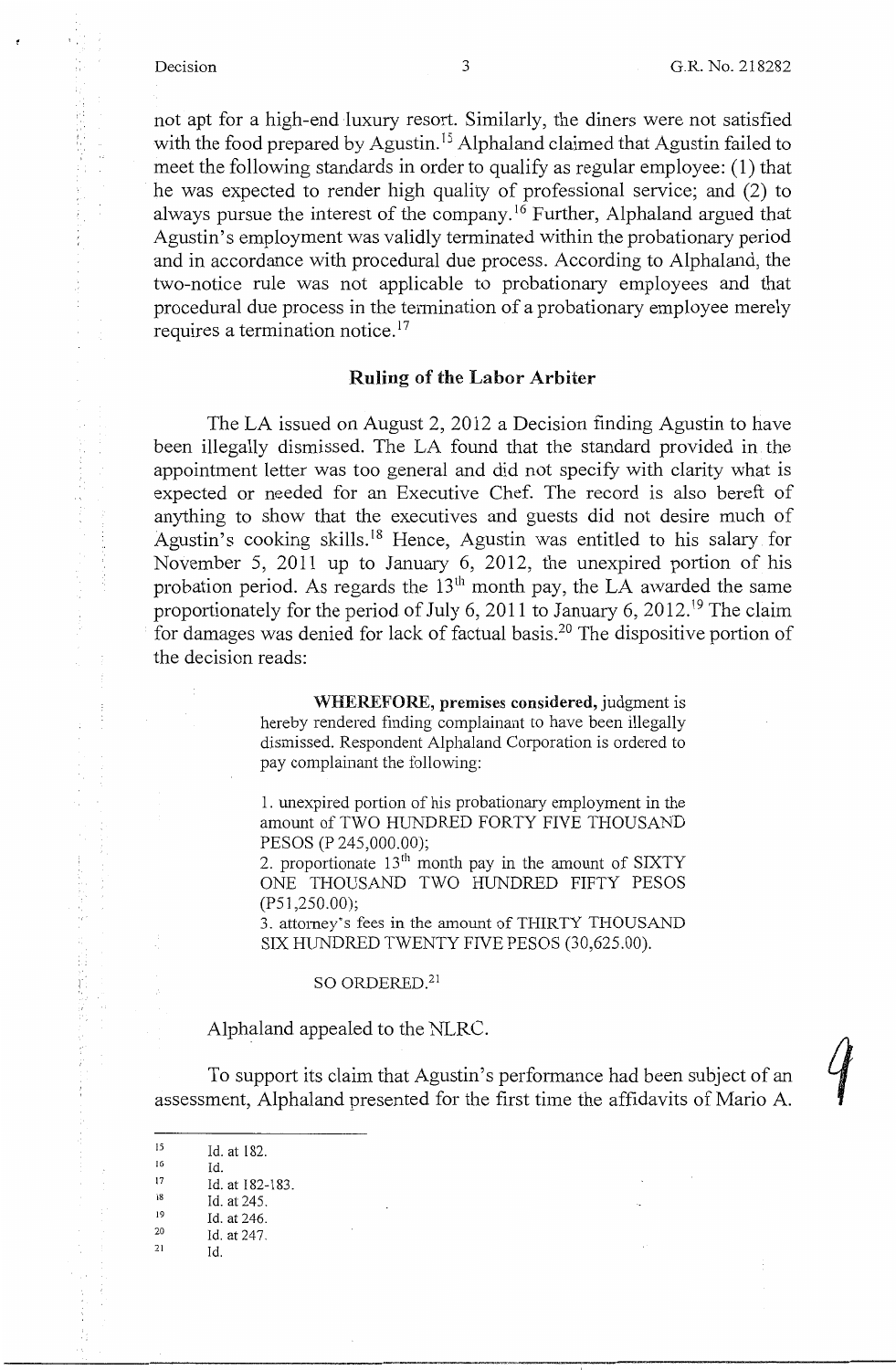Oreta and· Conrad Nicholson M. Celdran, the President of Alphaland and Agustin's immediate supervisor, respectively. "Both attested to the fact that they were the recipients of feedbacks from guests of the Balesin Island Club· about the food served being ordinary, below average, mediocre, and did not seem appropriate for a resort touted as one of the country's most exclusive and luxurious."22

### **Ruling of the National Labor Relations Commission**

#### The NLRC denied the appeal.

In its Decision dated January 14, 2013, the NLRC agreed with the LA in finding that Alphaland failed to establish that Agustin was properly apprised beforehand of the reasonable standards set forth by the company for. Agustin's position, the conditions for his employment, and the basis for his advancement. The record was bereft of any persuasive showing that the dissatisfaction on the part of the executives and the guests was real and in good faith. The NLRC also took note that the affidavits of the persons who conducted the alleged assessment were only submitted as evidence on appeal, and never before the LA. The NLRC explained that in the normal course of events, Alphaland would have at least called the attention of Agustin on the alleged assessment.<sup>23</sup> Aside from failure to apprise Agustin of the reasonable standards against which his performance shall be assessed, Alphaland also failed to serve upon Agustin the notice of termination within a reasonable time from the effective date of termination as required under Section 2, Rule  $1,$ Book VI of the Omnibus Rules Implementing the Labor Code.<sup>24</sup> The Motion. for Reconsideration<sup>25</sup> filed by Alphaland was denied by the NLRC in its Resolution dated March 15, 2013.

Therefrom, Alphaland filed a Petition for *Certiorari*<sup>26</sup> before the CA, which rendered the assailed Decision.

### **Ruling of the Court of Appeals**

In denying the petition, the CA held that the LA and NLRC did not err in finding that Alphaland failed to specify the necessary standards for Agustin's work as an Executive Chef.<sup>27</sup> The standards set forth in the employment contract indeed were too general for Agustin to be informed of what constitutes "the highest quality of professional service."<sup>28</sup> The NLRC correctly disregarded the Affidavits executed by the members of the Balesin Club. Such Affidavits were presented for the first time only on appeal and Alphaland did not offer any explanation for such belated submission.<sup>29</sup>

<sup>22</sup>   $23$ 24 Id. at 296. Id. at 22 Id. at 296.<br>
23 Id. at 298.<br>
24 Id. at 297-299.<br>
25 Id. at 301-311.<br>
26 Id. at 336-352.<br>
27 Id. at 12. \_<br>
28 Id. at 13. 14. 13. 14. 29 Id. at 13:14.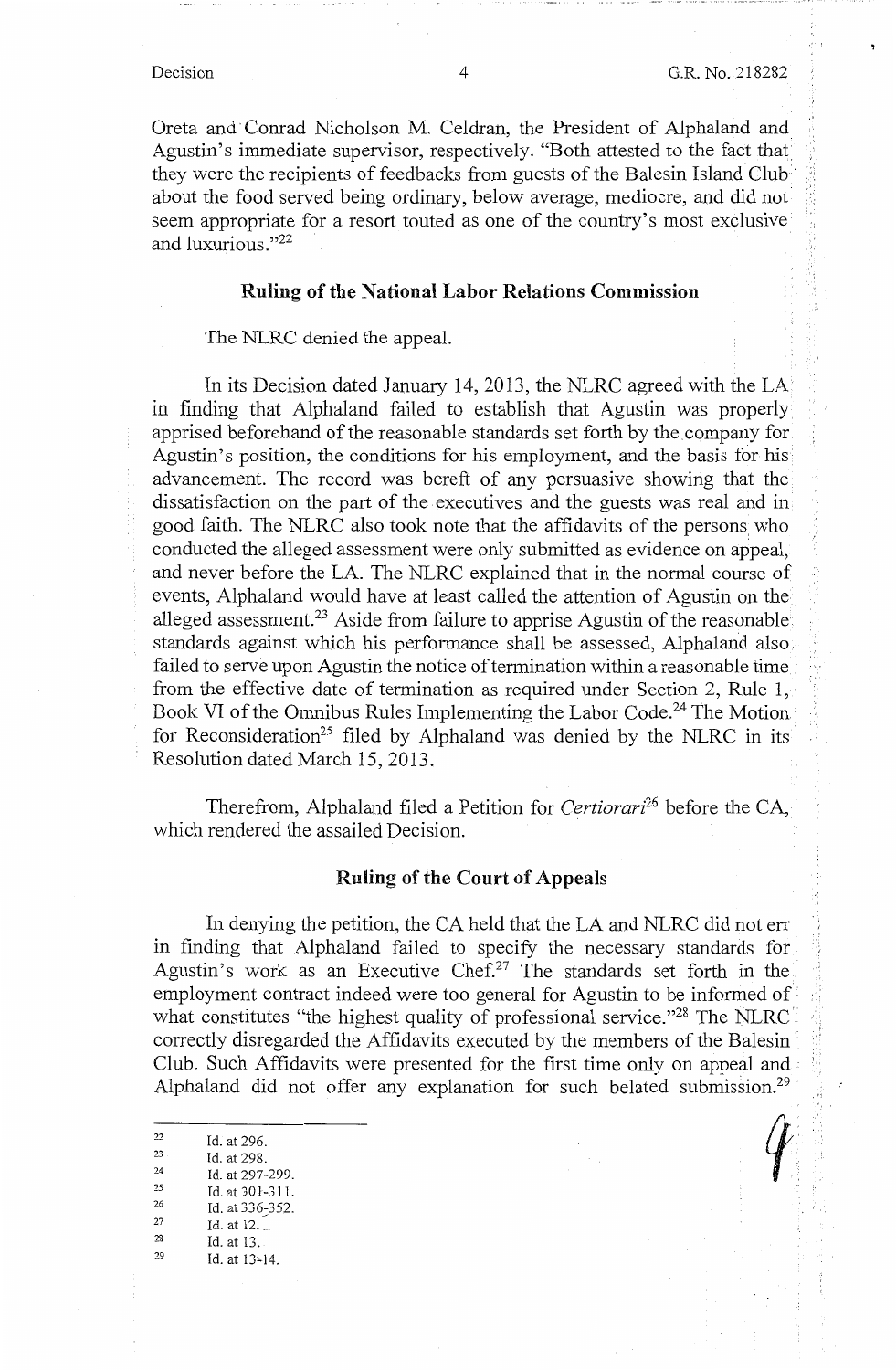ł

中国大学家 解除的

计转动机转换式打印机

 $\mathfrak{f}$  $\frac{1}{2}$ 

Agustin's claims for reinstatement, additional backwages and damages cannot be granted due to Agustin's failure to appeal these awards.<sup>30</sup> The awards granted by the LA and affirmed by the NLRC were already final and binding.<sup>31</sup> The CA also denied the Motion for Reconsideration filed by Alphaland.

In his Petition, Agustin prays for reinstatement and payment of additional backwages from the date of his illegal dismissal.<sup>32</sup> This relief is based on the premise that he shall be deemed a regular employee because no standards were made known to him at the time of his employment.<sup>33</sup> Further, Agustin argues that following the ruling in the case of *St. Michael's Institute v. Santos,* 34 he may still be awarded backwages and reinstatement even if he did not appeal the Decisions of the LA and NLRC.<sup>35</sup>

This Court required the parties to file subsequent pleadings, such as Comment, Reply, and their respective Memoranda.<sup>36</sup> In its Memorandum, Alphaland mainly points out that Agustin did not appeal the Decision of the LA and merely included in his Opposition and Answer a prayer for relief which was not among the issues raised in the Appeal. Alphaland argues that Agustin was in effect belatedly appealing the Decision of the LA in the guise of his Opposition and Answer. 37 Agustin did not file a Petition for *Certiorari*  before the CA and merely opposed Alphaland's Petition for *Certiorari* filed before the CA.<sup>38</sup> In his Comment opposing the said Petition, Agustin "cunningly interjected the issue of his reinstatement, and his entitlement to backwages and 13<sup>th</sup> month pay until his actual reinstatement, which issues were not covered by respondent Alphaland's Petition."39 Moreover, Agustin's full satisfaction with the Decision of the LA is unmistakable because he has not only moved for the execution and implementation thereof, but had already received the benefits arising from the said Decision.<sup>40</sup>

#### **Ruling of the Court**

The petition is meritorious.

In the case of *St. Michael's Institute v. Santos*,<sup>41</sup> a group of teachers with regular employment status were dismissed for joining a public rally and disrupting classes.<sup>42</sup> The LA found and declared that there was just cause for the dismissal since they were guilty of dereliction of duty and

 $30$  Id. at 14. 16. at 14.<br>
31 Id.<br>
33 Id. at 46.<br>
33 Id. at 41-42.<br>
33 *Rollo, pp.* 43-45.<br>
35 *Rollo, pp.* 43-45.<br>
36 Id. at 455-456.<br>
37 Id. at 459. <sup>33</sup> Id. at 460.<br><sup>39</sup> Id.<br><sup>40</sup> Id. at 465.<br><sup>41</sup> Supra note 19.<br>Id. at 727-728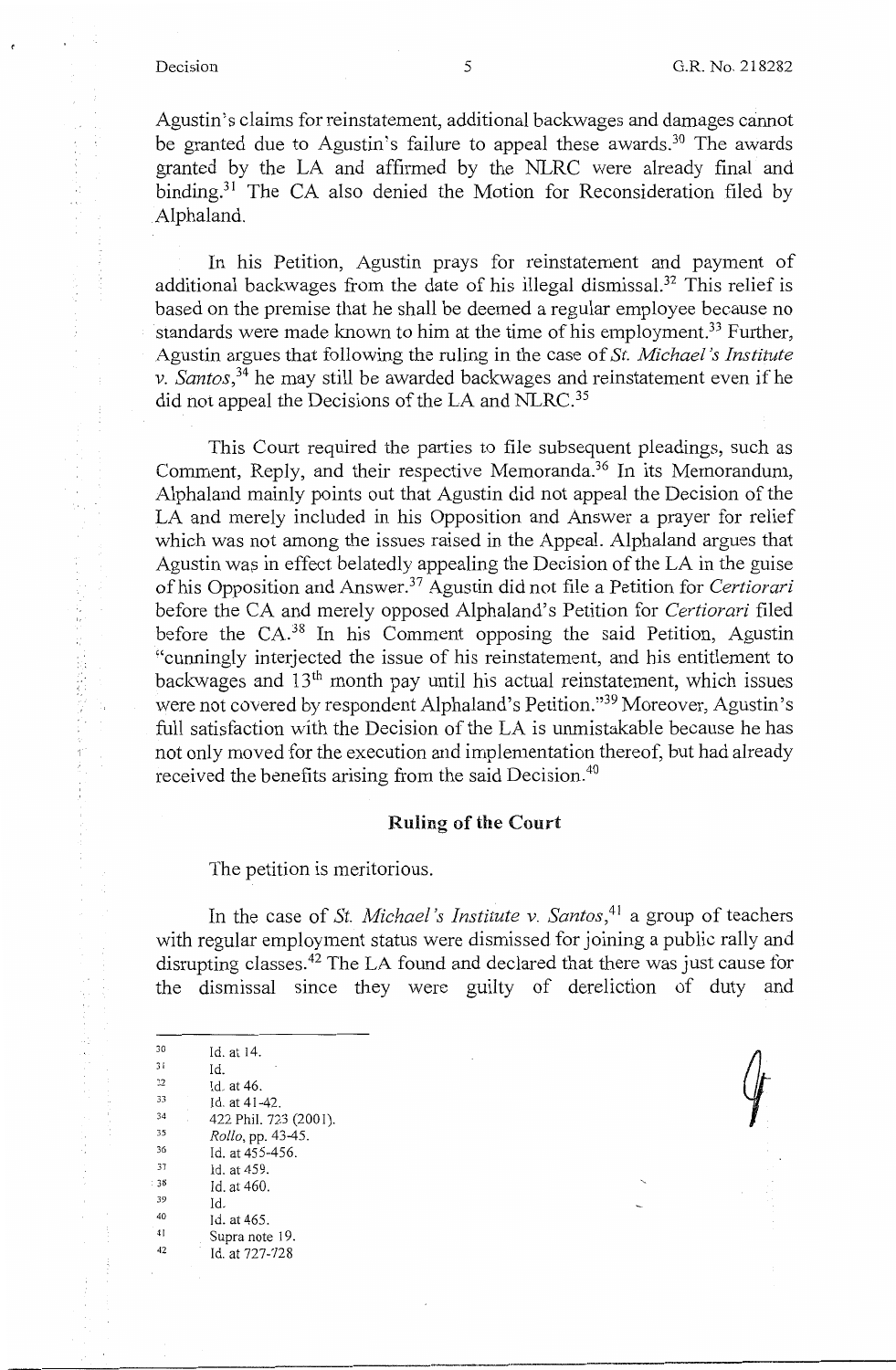insubordination.<sup>43</sup> On appeal, the NLRC reversed the ruling of the LA and held that the teachers had been illegally dismissed. However, the NLRC in its Decision did not award backwages. The employer in *St. Michael's Institute*  filed a Petition for *Certiorari*. The CA sustained the decision of the NLRC and in addition, awarded backwages to the teachers who were illegally dismissed.<sup>44</sup> Undaunted, the employer filed a Petition for Review on *Certiorari* before this Court. In the said petition, the employer averred that when the CA awarded backwages in favor of the employees, it "unwittingly" reversed a time-honored doctrine that a party who has not appealed cannot obtain from the appellate court any affirmative relief other than the ones granted in the appealed decision. "45 To this issue, this Court ruled that the award of backwages is merely a legal consequence of the finding that the employees were illegally dismissed by the employer. In unequivocal terms,· this Court explained in the said case that: "the [Court] is imbued with sufficient authority and discretion to review matters, not otherwise assigned: as errors on appeal, if it finds that their consideration is necessary in arriving at a complete and just resolution of the case or to serve the interests or to avoid dispensing piecemeal justice."46

The case of Alphaland and Agustin presents Us with a similar factual milieu. In the same vein as *St. Michael's Institute,* the case at bar involves a regular employee who was declared illegally dismissed yet was not properly awarded backwages from the time of illegal dismissal until reinstatement.

Based on two grounds, this Court holds that Agustin was a regular: employee of Alphaland.

*First,* The LA, NLRC, and later on the CA uniformly found that Agustin was hired from the management's standpoint as a probationary employee but was not informed of the reasonable standards by which his probationary employment was to be assessed. The standards set are too general and failed to specify with clarity what is expected of Agustin as an· Executive Chef.<sup>47</sup> Consequently, the lower courts found that Agustin's dismissal was illegal. This finding warrants the application of the following self-explanatory provisions:

### Article 296 of the Labor Code

Article 296. [281] *Probationary Employment.* - Probationary employment shall not exceed six (6) months from the date the employee started working, unless it is covered by an apprenticeship agreement stipulating a longer period. The services of an employee who has been engaged on a probationary basis may be terminated for a just cause or when he fails to qualify as a regular employee in accordance

| 43 | Id. at 729.            |
|----|------------------------|
| 44 | Id. at 731.            |
| 45 | Id. at $735$ .         |
| 46 | Id.                    |
| 47 | <i>Rollo</i> , p. 245. |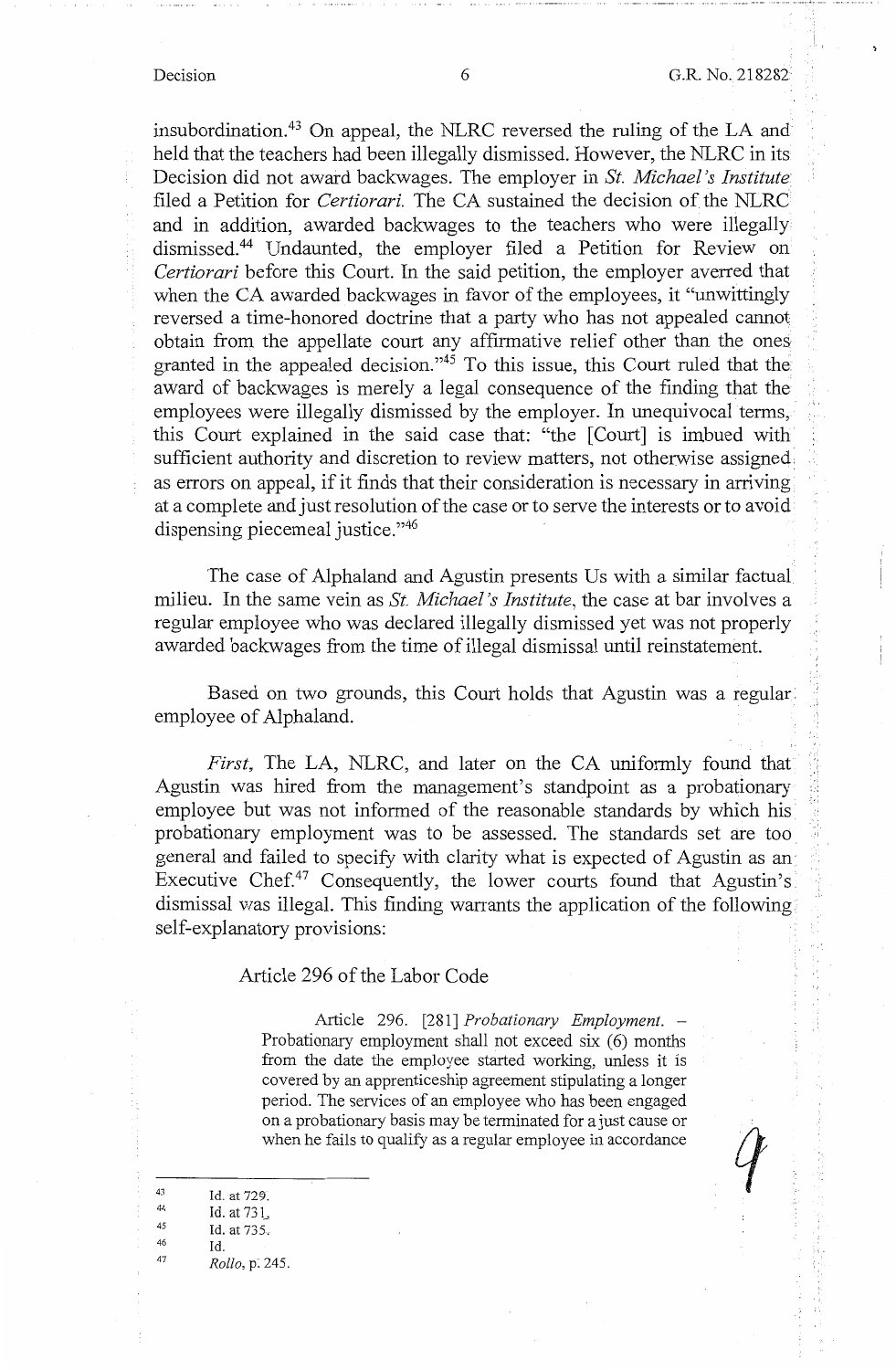化光析剂 经共有控制成本 计划时间

with reasonable standards made known by the employer to the employee at the time of his engagement. An employee who is allowed to work after a probationary period shall be considered a regular employee.

Section 6 (d) of the Implementing Rules of Book VI, Rule I of the Labor Code

Section 6. *Probationary Employment*. – There is probationary employment where the employee, upon his engagement, is made to undergo a trial period during which the employer detennines his fitness to qualify for regular employment based on reasonable standards made known to him at the time of engagement.

Probationary employment shall be governed by the following rules:

xxxx

( d) In all cases of probationary employment, the employer shall make known to the employee the standards under which he will qualify as a regular employee at the time of his engagement. **Where no standards are made known to the employee at that time, he shall be deemed a regular employee.** (Emphasis supplied).

Considering the foregoing, the probationary period set in the contract of employment dated July 6, 2011 is therefore purposeless. In no case was Agustin hired on a probationary status by Alphaland. As of July 6, 2011, Agustin became part of Alphaland Corporation as a regular employee of the company without a fixed term of employment.

*Second,* Agustin served as a consultant prior to being hired as an Executive Chef allegedly on a probationary status. The Consultancy Engagement Offer<sup>48</sup> provides that Agustin served as a consultant from June 6, 2011 until July 5, 2011, with a salary of  $\overline{P}50,000.00$ . Narrated in the Memorandum<sup>49</sup> submitted by Alphaland, Agustin as a consultant, was responsible for setting up the kitchen, choosing the equipment, laying out the job description for each kitchen staff, and the preparation of menus for all cuisines that the Club will offer. Following the completion of Agustin's tasks as the Club's consultant, Alphaland proceeded to search for an Executive Chef to head the Club's restaurants. Since the opening of the Club was fast approaching, Alphaland hired Agustin as the Executive Chef for all the Club's restaurants. Alphaland claims that since it still had to assess and determine whether Agustin's skills as Executive Chef are at par with what the Club requires, it hired Agustin as a probationary employee.<sup>50</sup>

We find this circumstance contrary to the ordinary course of business.

48 Id. at 226.

<sup>49</sup>  *so*  Id. at 457-473.

Id. at 462.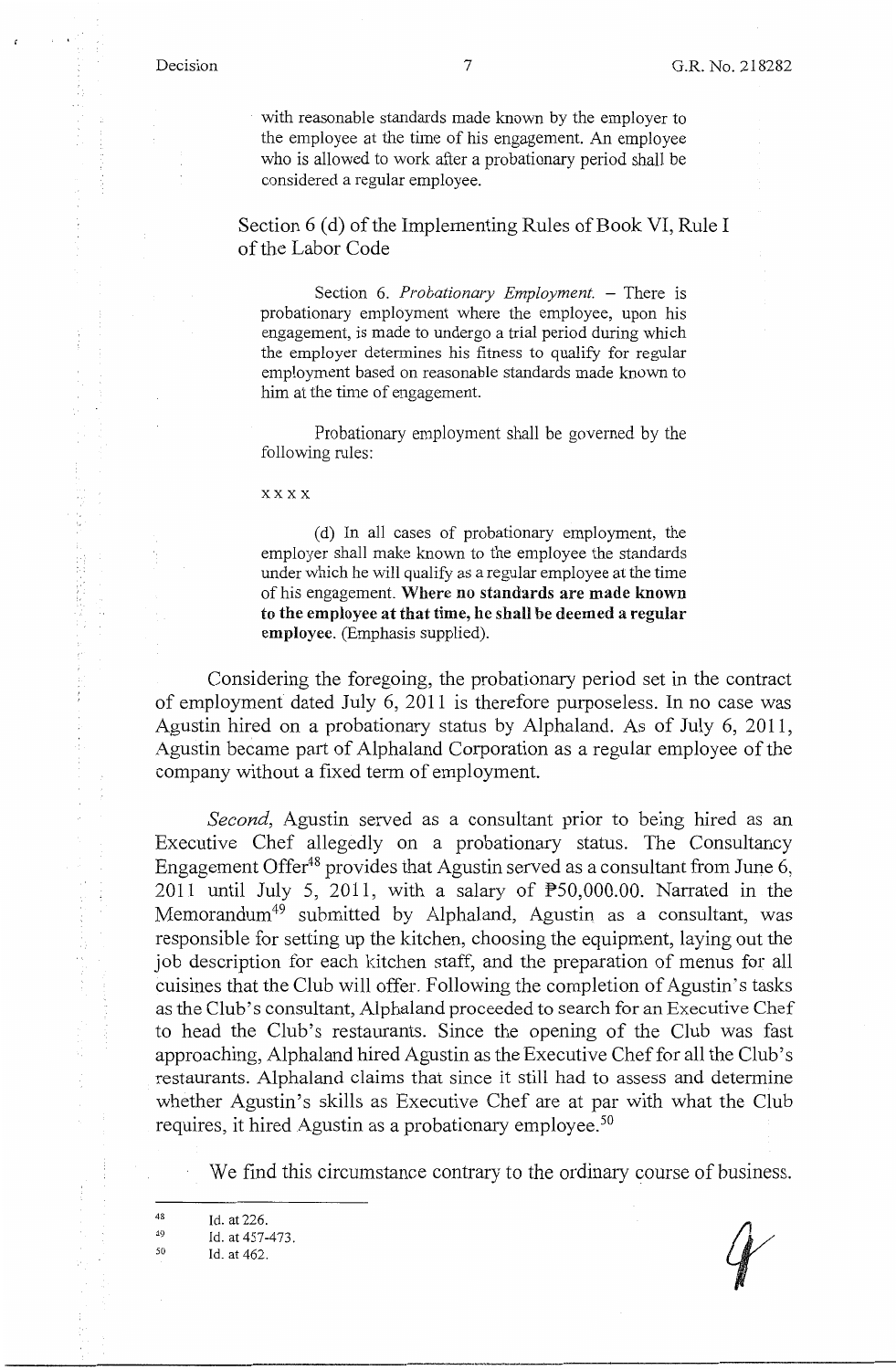Mainly, consultants are hired to provide their expert advice and opinion on what needs to be done. Records show that Agustin has been in the culinary industry for almost 19 years already, won several contests, and has served well-known establishments in the Philippines and abroad.<sup>51</sup> When Alphaland hired Agustin as Consultant, without doubt, it was fully aware of his qualifications and skills to set up the "kitchen" at the Balesin Island Club. This Court cannot agree that Agustin was hired as Executive Chef on probationary basis since the tasks for which Agustin was engaged as a Consultant were the very same tasks he had to do as an Executive Chef. In both engagements, Agustin was tasked to take over the kitchen planning.

Dismissal of regular employees by the employer requires the observance of the two-fold due process, namely: (1) substantive due process; and (2) procedural due process. Alphaland failed to observe both substantive and procedural due process in dismissing Agustin from employment.

Substantive due process means that the dismissal must be for any of the: (1) just causes provided under Article 297 of the Labor Code or the company rules and regulations promulgated by the employer; or (2) authorized causes under Article 298 and 299 thereof. None of these causes exist in the case at bar.

The attendant circumstances in the instant case show that the issue of Agustin's alleged failure to meet the standards set by Alphaland as a ground for terminating employment was not proven with substantial evidence. The NLRC correctly observed that "the record is bereft of any persuasive showing that such dissatisfaction is real and in good faith, not feigned. How the assessment was made, who made it, and the result of such assessment are not known. It is only on appeal that Alphaland submitted the affidavits of Mario A. Oreta and Conrad Nicholson M. Celdran who assessed and evaluated the· performance of [Agustin]. [ Alphaland] offered no explanation why such • affidavits were presented only on appeal. What comes clear is that the execution of these affidavits  $-$  more than one year from [Agustin's] termination – is just an afterthought x x x."<sup>52</sup>

Neither does the purported unsatisfactory performance of Agustin as Executive Chef fall under any of the just causes provided in Article 297 of the Labor Code, such as gross and habitual neglect or serious misconduct and similar offenses. For misconduct or improper behavior to be a just cause for dismissal, there must be a valid company rule or regulation violated. As found by the labor tribunals and by the CA, the standards set by Alphaland are too general to apprise the employee of what he is expected to do or accomplish. Expecting Agustin "to render the highest quality of professional service and to always pursue the interest of the company"<sup>53</sup> falls short of the required reasonable standards to be provided by the employer in order to serve as guidelines for the employee for purposes of evaluating his performance.

<sup>51</sup> Id. at 35...<br>
<sup>52</sup> Id. at 298.<br>
<sup>53</sup> Id. at 182.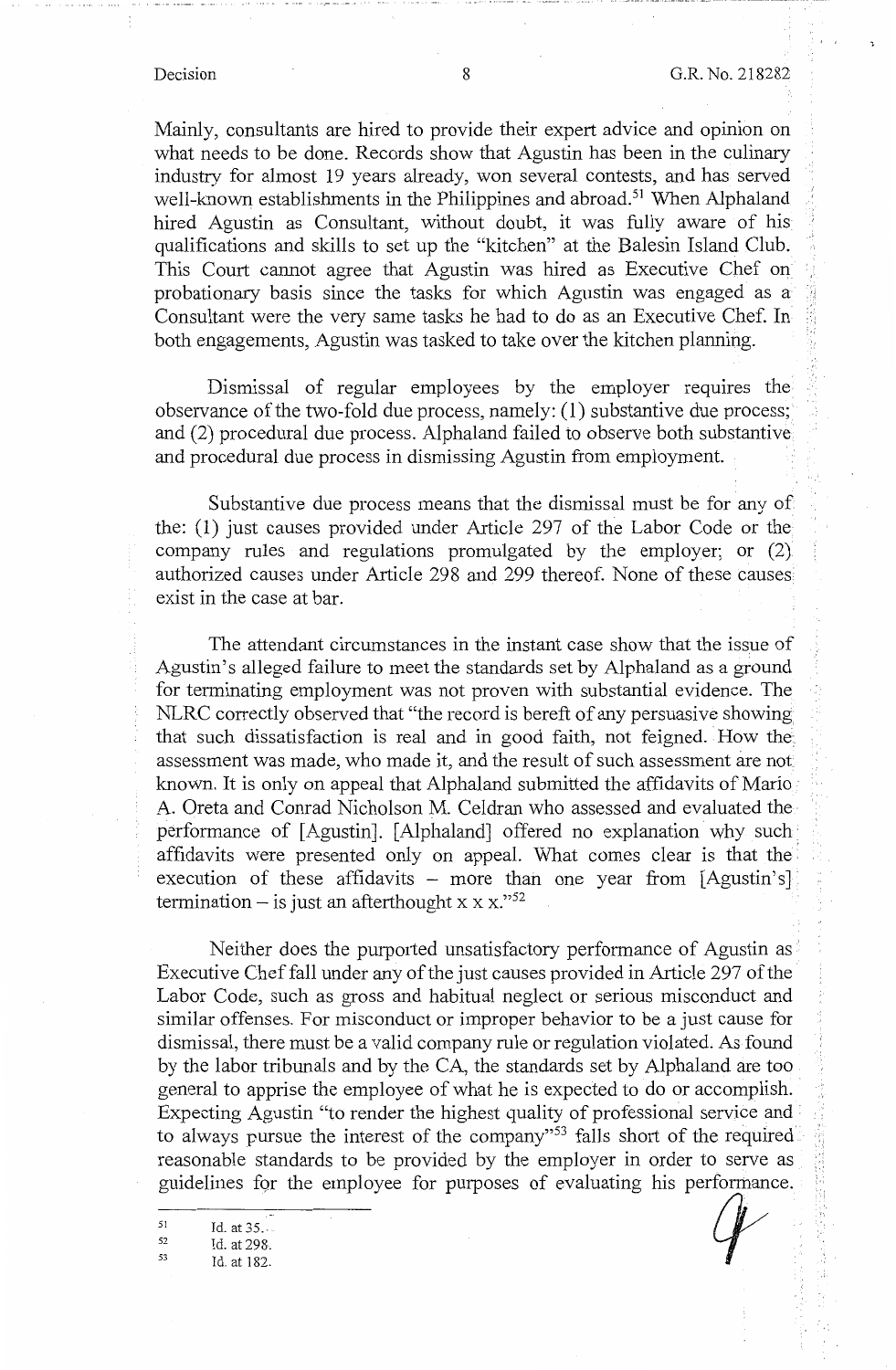9

Moreover, even if the standards for an Executive Chef need not be spelled out, Agustin has not acted in a manner contrary to basic knowledge and common sense.

Procedural due process means that the employee must be accorded due process required under Article 292(b) of the Labor Code, the elements of which are the twin-notice rule and the employee's opportunity to be heard and to defend himself.<sup>54</sup> In the case of Agustin's dismissal, neither of these elements was satisfied.

Agustin's dismissal, through a Notice of Termination<sup>55</sup> dated November 2, 2011, took effect upon notice. Alphaland does not deny the fact that only one Notice of Termination was sent to Agustin. Without presenting any evidence, Alphaland also failed to discharge its burden of proving that it afforded Agustin the opportunity to be heard and to explain himself.

Pursuant to Article 294 of the Labor Code, an illegally dismissed employee is entitled to the following reliefs: (1) reinstatement without loss of seniority rights and other privileges; (2) full backwages, inclusive of allowances; and (3) other benefits or their monetary equivalent.

Notably, the lower courts awarded backwages merely for the unexpired portion of Agustin's probationary employment. The fact that Agustin did not appeal the Decision of the LA does not bar this Court from awarding additional backwages, *i.e.,* backwages from the time of his illegal dismissal until reinstatement as a regular employee. Following the ruling in *St. Michael's Institute,* the grant of such additional backwages is "necessary in arriving at a complete and just resolution of the case"<sup>56</sup> and is a relief granted by substantive law which cannot be defeated by mere procedural lapses. This award is merely a logical consequence of the finding that Agustin was a regular employee who has been illegally dismissed by Alphaland.

Agustin is thus entitled to backwages reckoned from the time he was illegally dismissed on November 4, 2011, with a P122,500.00 monthly salary, until his reinstatement. However, this Court finds that the award of separation pay in lieu of reinstatement will be in the best interest of both parties. This Court recognizes the fact that a continued relationship between Agustin and Alphaland is no longer viable due to the strained relations<sup>57</sup> and antagonism definitely brought about by the long lapse or passage of time that Agustin was out of Alphaland's employment from the date of his dismissal until the final resolution of this case. 58

56

<sup>5.4</sup>  55 *Pascua v. NLRC,* 351 Phil. 48 (J 998); *Manila Electric* Co. *v. NLRC,* 506 Phil. 338 (2005); *St. Luke's Medical Center, Inc. v. Notario,* 648 Phil. 258 (2010); *Lima Land, Inc. v. Cuevas,* 635 Phil. 36 (2010). *Rollo,* p. 169.

*St. Michael's Institute v. Santos,* supra note 19 at 735.

<sup>57</sup>  58 *Bordomeo v. CA,* 704 Phil. 278,300 (2013); *Naranjo v. Biomedica Health Care, Inc.,* 695 Phil. 551, 573-574 (2012); *Aliling v. Feliciano,* 686 Phil. 889, 916-917 (2012); *Velasco v. NLRC,* 492 SCRA 686, 699 (2006); *St. Luke's Medical Center, Inc. v. Notario,* 648 Phil. 258,-299-300 (2010); *Manila Water*  Co., *Inc. v. Pena,* 478 Phil. 68, 83 (2004).

*Sanoh Fulton Philippines, Inc. v. Bernardo andTaghoy,* 716 Phil. 378, 391 (2013); *Blue Sky Trading*  Co. *v. Bias,* 683 Phil. 689, 711 (2012); *Abaria v. NLRC,* 678 Phil. 64, 96-97 (2011); *St. Luke's Medical*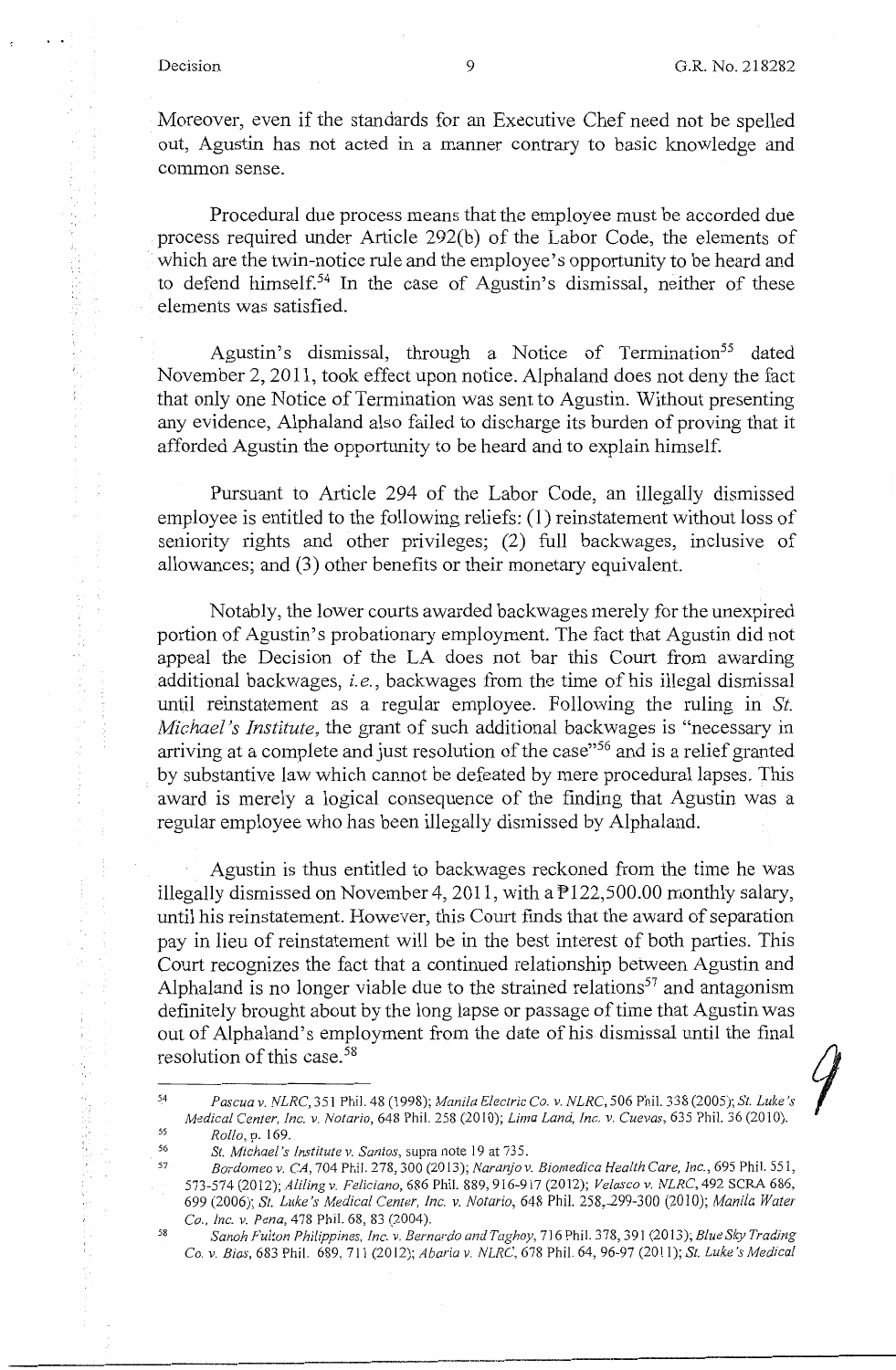-- - - -- ·-··· - --··-··-----·· \_\_\_\_ 1 -·-- ----····-··-·· ••

**WHEREFORE,** the petition is **PARTLY GRANTED.** The Decision dated September 26, 2014 and the Resolution dated April 20, 2015 of the Court of Appeals in CA-G.R. SP No. 130198 are hereby **AFFIRMED with MODIFICATION** in that Alphaland Corporation is **ORDERED** to pay petitioner Redentor Y. Agustin the following:

- (a) Backwages from the date he was illegally dismissed on November 4, 2011 until the finality of this Decision; and
- (b) Separation pay computed from July 6, 2011 until the finality of this Decision, at the rate of one (1) month salary for every year of service.

The amount of P245,000.00 previously received by petitioner Redentor Y. Agustin by virtue of the Decision of the Labor Arbiter must be deducted from the foregoing awards.

Further, Alphaland Corporation is **ORDERED** to pay petitioner Redentor Y. Agustin legal interest of six percent (6%) *per annum* of the foregoing monetary awards computed from the finality of this Decision until full satisfaction.<sup>59</sup>

The Labor Arbiter is hereby **ORDERED** to make another recomputation according to the above directives.

**SO ORDERED.** 

ssociate Justice

'I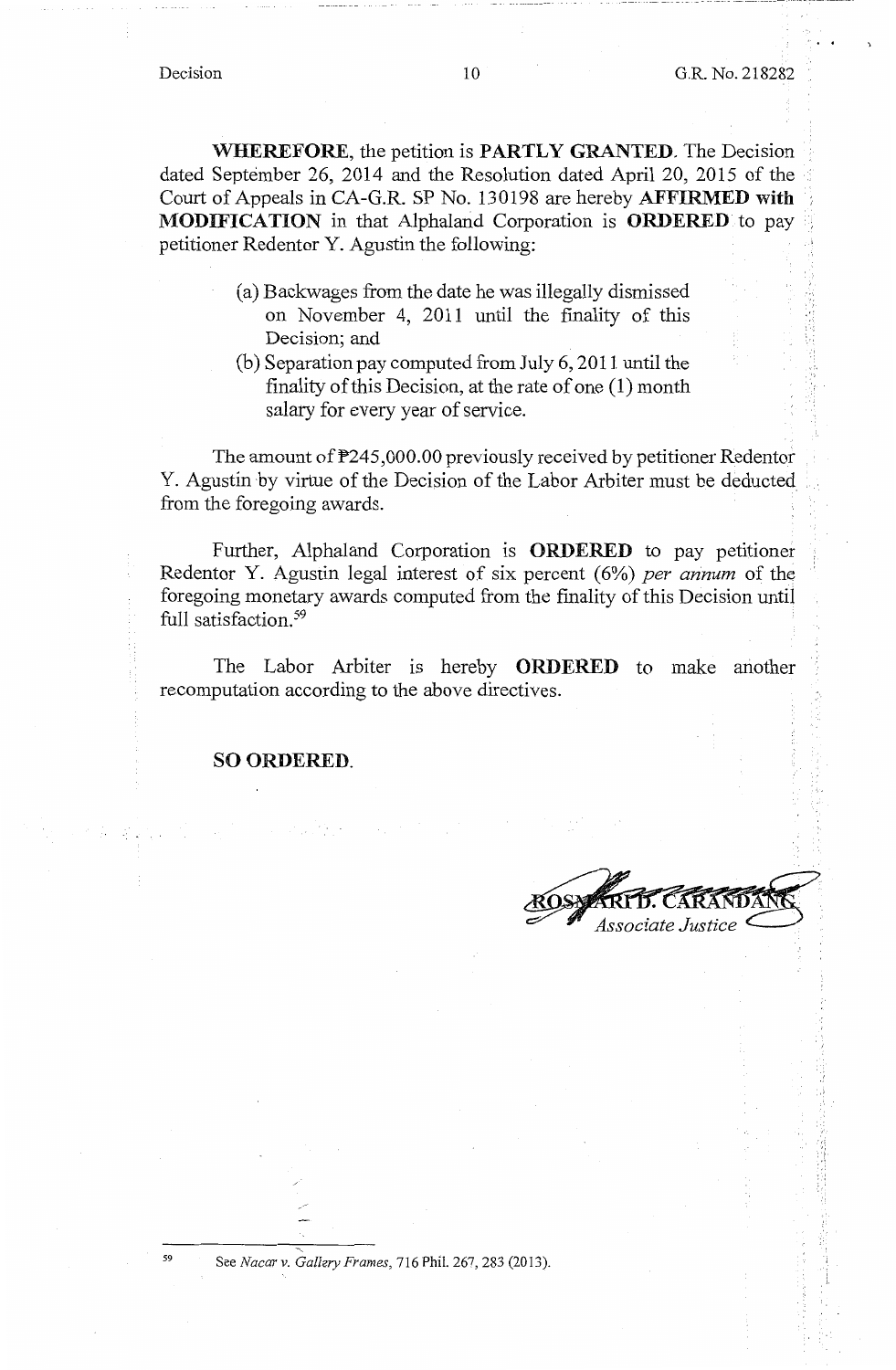**WE CONCUR:** 

 $\checkmark$ MARVIC MARIO VICTOR F. LEONEN

*Associate Justice* 

**GESMUNDO** sociate Justice

SAMUEL H. GAERLAN *Associate Justice* 

# **ATTESTATION**

I attest that the conclusions in the above Decision had been reached in consultation before the case was assigned to the writer of the opinion of the Court's Division.

الأراب والأراني والمحار

MARVIC MARIO VICTOR F. LEONEN *Associate Justice Chairperson, Third Division*